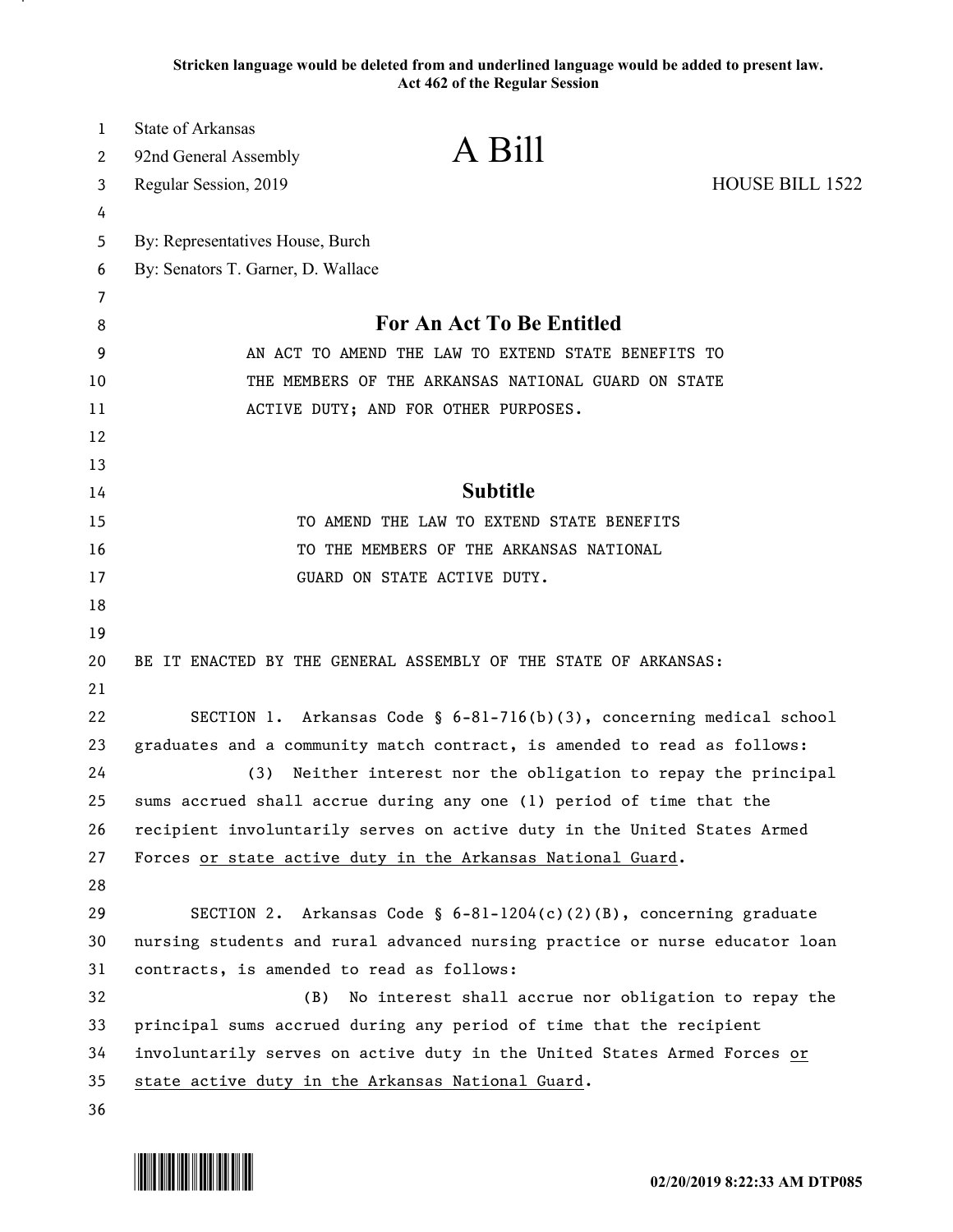SECTION 3. Arkansas Code § 6-81-1411(c), concerning repayment and interest under the Nursing Student Loan Program, is amended to read as follows:

 (c) No interest shall accrue and no obligation to repay a loan exists during any period of time that the recipient of the loan serves on active duty in the United States Armed Forces or state active duty in the Arkansas National Guard.

 SECTION 4. Arkansas Code § 6-82-601(a)(4), concerning a tuition waiver for the dependents of certain veterans, is amended to read as follows: (4)(A) "Prisoner of war", "person missing in action", "person killed in action", "person killed on ordnance delivery", and "disabled 13 veteran" means mean any a person who was a resident of the State of Arkansas at the time that person entered the service of the United States Armed Forces or whose official residence is within the State of Arkansas and who, while 16 serving in the armed forces United States Armed Forces, has been declared to be a prisoner of war, a person missing in action, or a person killed in 18 action as established by the Secretary of Defense of the United States United States Secretary of Defense after January 1, 1960, or a person killed on ordnance delivery, or has been declared by the United States Department of Veterans Affairs to be totally and permanently disabled one hundred percent (100%) as a result of service-connected injuries or service-connected medical conditions.

24 (B) It is not necessary for the purposes of these definitions that capture or death occur during a declared war or as a result 26 of hostile actions The defined terms under subdivision (a)(4)(A) apply whether or not capture or death occurred during a declared war or as a result of hostile action.

 (C) A death as result of injuries received while serving in the United States Armed Forces or Arkansas National Guard is only covered by this statute if the death occurred while on active duty or state active duty.

 SECTION 5. Arkansas Code § 6-85-209(b), concerning eligibility requirements for a current achiever student under the Arkansas Academic Challenge Scholarship Program, is amended to read as follows: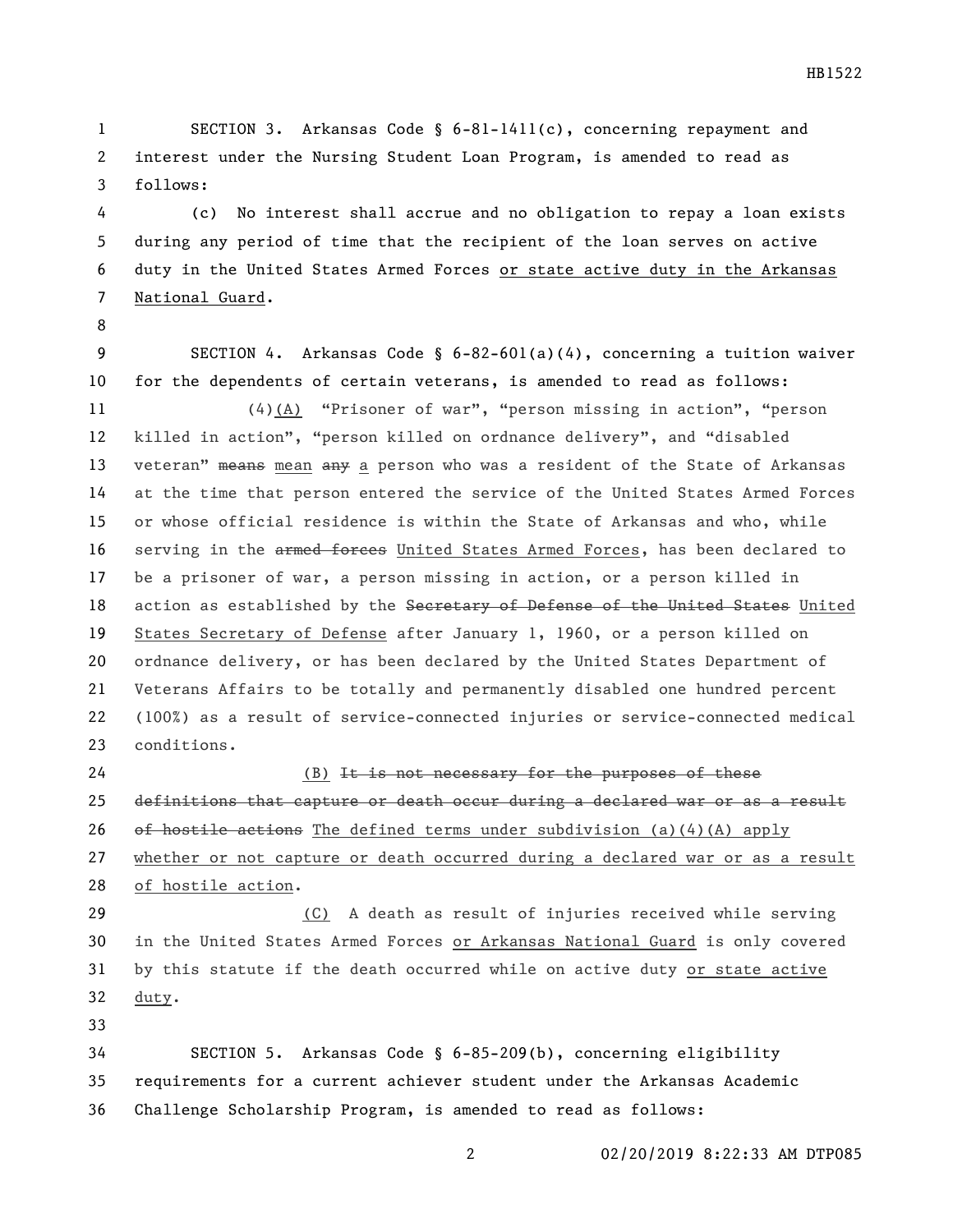(b) The department may waive the requirements of subdivision (a)(1)(B) or (a)(2) for eligibility under this section if an applicant does not meet those eligibility requirements due to the applicant's full-time duty in the active uniformed service of the United States, including members of the National Guard and reserve components of the United States Armed Forces on active duty or state active duty orders. SECTION 6. Arkansas Code § 7-5-201(d)(1)(B), concerning voter qualification, is amended to add an additional subdivision to read as follows: (iv) A member of the Arkansas National Guard who is on state active duty and absent from the county on election day. SECTION 7. Arkansas Code § 7-5-404(c), concerning applications for election ballots, is amended to add an additional subdivision to read as follows: (4) A member of the Arkansas National Guard while in state active duty or service, including his or her spouse or dependent, who by reason of state active duty or service of the member is absent from the place of residence where the member, spouse, or dependent is otherwise qualified to vote. SECTION 8. Arkansas Code § 7-5-406(a), concerning absentee voting for military members and other citizens residing outside of the United States, is amended to add an additional subdivision to read as follows: (4) Members of the Arkansas National Guard while in state active duty or service, and their spouses and dependents who, by reason of the state active duty or service of the member, are absent from the place of residence where the spouses or dependents are otherwise qualified to vote. SECTION 9. Arkansas Code § 7-5-416(c)(3), concerning the counting of absentee ballots, is amended to read as follows: (3) The ballot of a member of the armed services or Arkansas National Guard in active duty or state active duty executed before the date of death.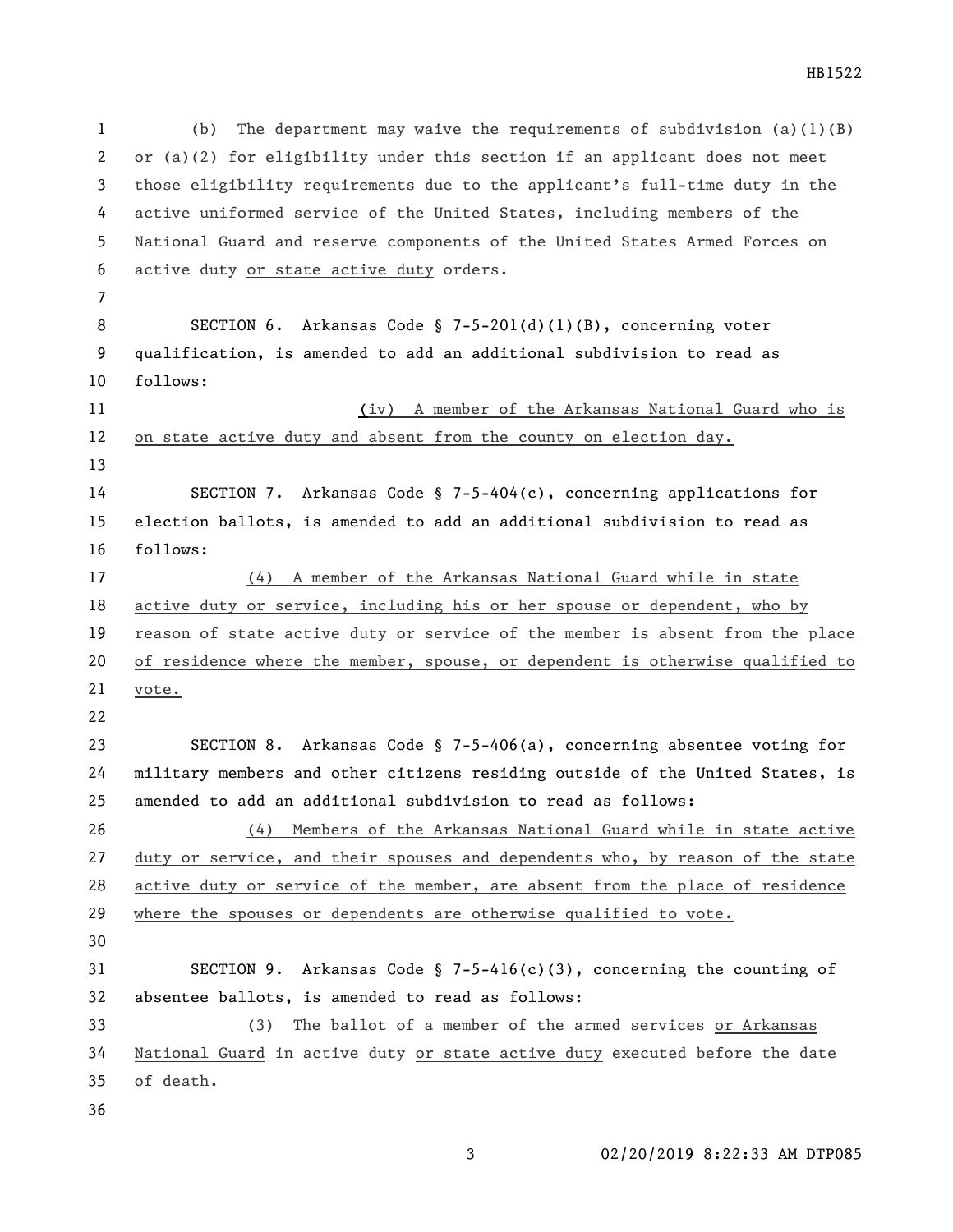SECTION 10. Arkansas Code § 11-10-711(a), concerning the temporary closing of a business due to a military absence, is amended to read as follows:

 (a) Notwithstanding any inconsistent provisions of this chapter, if the Director of the Department of Workforce Services finds that an employer's business was closed solely because of the entrance of one (1) or more of the owners, officers, partners, or the majority stockholder into the armed forces 8 of the United States or any of its allies, or of the United Nations after 9 December 31, 1949, or into state active duty with the Arkansas National Guard, the employer's account shall, for experience rating purposes, not be considered as terminated. If the business is resumed by the employer within one (1) year after the discharge or release of the person from active duty in 13 the armed forces or from state active duty with the Arkansas National Guard, the employer's experience shall be deemed to have been continuous through the closed period.

 SECTION 11. Arkansas Code § 12-62-414(a), concerning extensions for renewing certain documents and paying certain fees, is amended to read as follows:

 (a) A member of the National Guard or reserve component of the armed forces of the United States who is a resident of this state and who is ordered to active duty or state active duty to a duty station located outside of this state shall be allowed an extension for:

| 24 | (1) | Renewing a state: |                                                                        |
|----|-----|-------------------|------------------------------------------------------------------------|
| 25 |     | (A)               | License;                                                               |
| 26 |     | (B)               | Permit;                                                                |
| 27 |     |                   | (C) Registration;                                                      |
| 28 |     | (D)               | Credential; or                                                         |
| 29 |     |                   | (E) Certificate; and                                                   |
| 30 | (2) |                   | Paying state:                                                          |
| 31 |     | (A)               | Taxes;                                                                 |
| 32 |     | (B)               | Fees;                                                                  |
| 33 |     | (C)               | Assessments; or                                                        |
| 34 |     | (D)               | Tuition.                                                               |
| 35 |     |                   |                                                                        |
| 36 |     |                   | SECTION 12. Arkansas Code § 12-62-414(c), concerning the extension for |
|    |     |                   |                                                                        |

02/20/2019 8:22:33 AM DTP085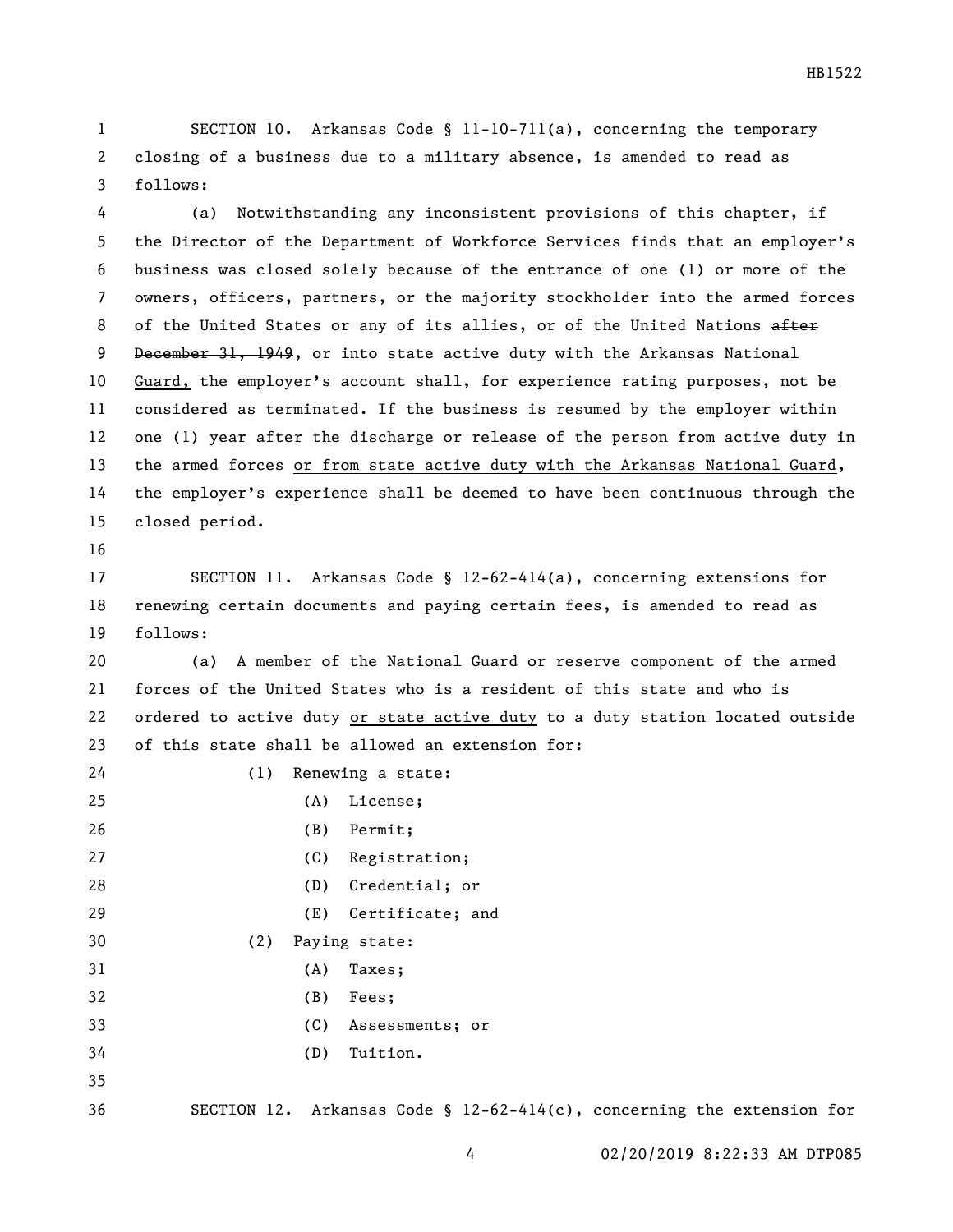renewing certain documents and paying certain fees, is amended to read as follows: (c) The extension shall be effective for: (1) The period that the service member is serving on active duty or state active duty at a duty station located outside of this state; and (2) A period of at least ninety (90) days and not more than one (1) year after the service member is released from active duty or state active duty. SECTION 13. Arkansas Code § 12-62-704, concerning the applicability of the Arkansas Soldiers' and Airmen's Civil Relief Act, is amended to add an additional subdivision read as follows: (3) The soldier or airman is ordered into active duty by the Governor under state law or under Title 32 of the United States Code for any period of time as a direct result of the execution of an Emergency Management Assistance Compact or proclamation by the Governor. SECTION 14. The introductory language of Arkansas Code § 17-86-314(a), concerning a renewal of a license when the licensee is on active duty, is amended to read as follows: (a) If a licensee fails to renew timely his or her license because the licensee is or was on active duty with the United States Armed Forces or on state active duty with the Arkansas National Guard, the licensee may renew the license by: SECTION 15. Arkansas Code § 17-87-308(h), concerning the renewal of a license to practice nursing, is amended to read as follows: (h) The board shall waive the renewal fee of a nurse who: (1) Holds a license to practice nursing in the State of Arkansas; and 31 (2) Is an active-duty active duty member of the military United States Armed Forces or a member of the Arkansas National Guard on state active duty. SECTION 16. Arkansas Code § 17-90-304(a)(2), concerning the renewal of a license to practice optometry, is amended to read as follows:

HB1522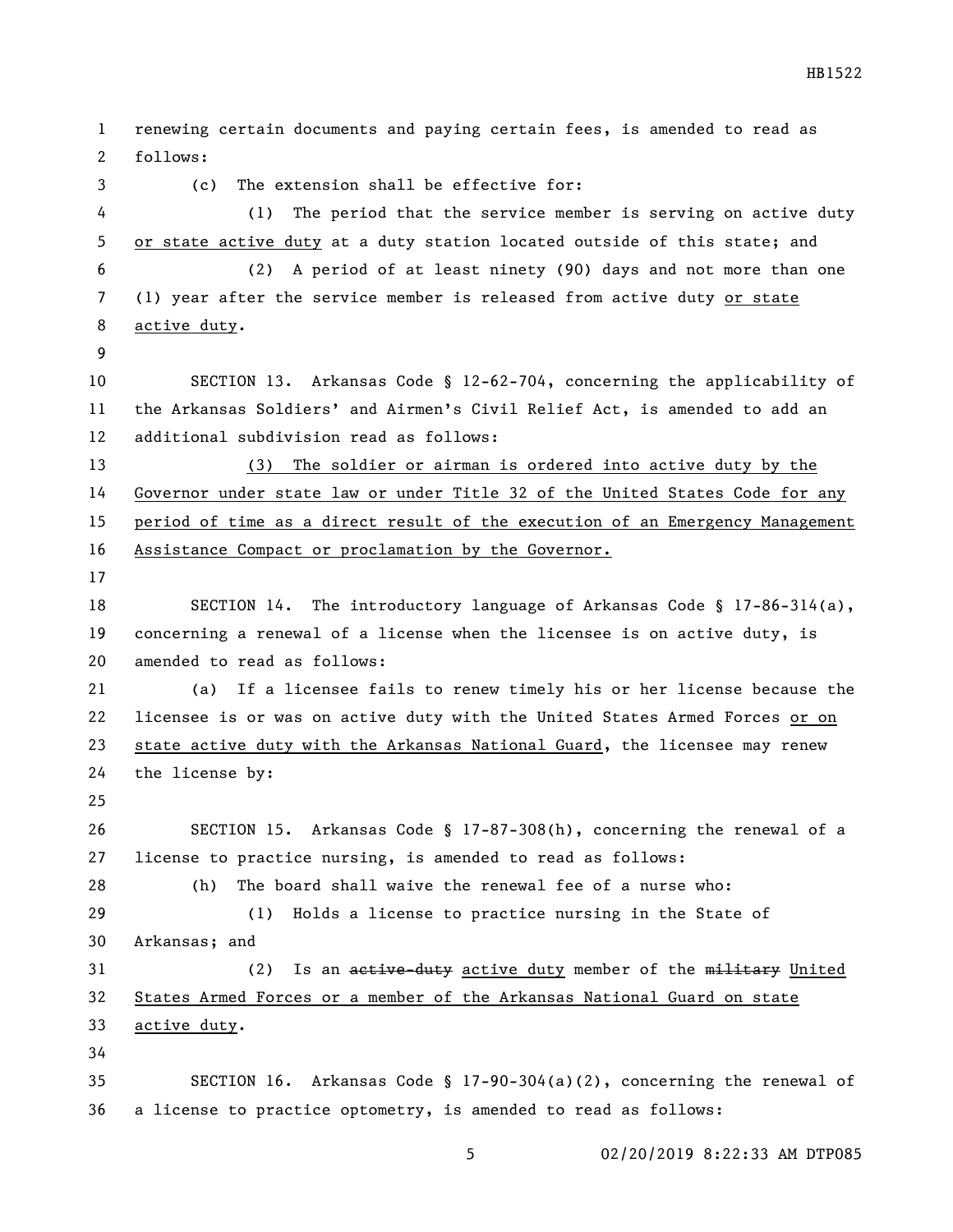(2) The board shall waive the annual renewal fee for all registered optometrists if the registered optometrist: (A) Holds a license to practice optometry in the State of Arkansas; and 5 (B) Is an active-duty active duty member of the military United States Armed Forces or a member of the Arkansas National Guard on state active duty. SECTION 17. Arkansas Code § 17-101-309, concerning the license, certificate, and registration renewal of a veterinary license or license for a veterinary technicians is amended to add an additional subsection to read as follows: (d) The board may provide by rule for waiver of payment of any renewal fee of a licensed veterinarian or registered veterinary technician during any period when he or she is a member of the Arkansas National Guard called into state active duty. SECTION 18. Arkansas Code § 23-64-302(9), concerning requirements for insurance licensees, is amended to read as follows: (9) Any person called to active duty in any branch of the United States military services, including, but not limited to, the United States 22 Goast Guard and reserves, during the entire period of active duty service A member of the Arkansas National Guard on state active duty or a member of the United States Armed Forces on active duty, including without limitation an active duty member of the: (A) United States Coast Guard; or (B) United States reserves. SECTION 19. Arkansas Code § 23-64-507(b)(2)(A), concerning an insurance license, is amended to read as follows: (2)(A) During any period of state active duty in the Arkansas National Guard or active duty in any branch of the United States military services or 33 a member of the Arkansas National Guard on active duty, including, but not limited to, without limitation the: 35 (i) United States Coast Guard; and

- (ii) United States reserves.
	-